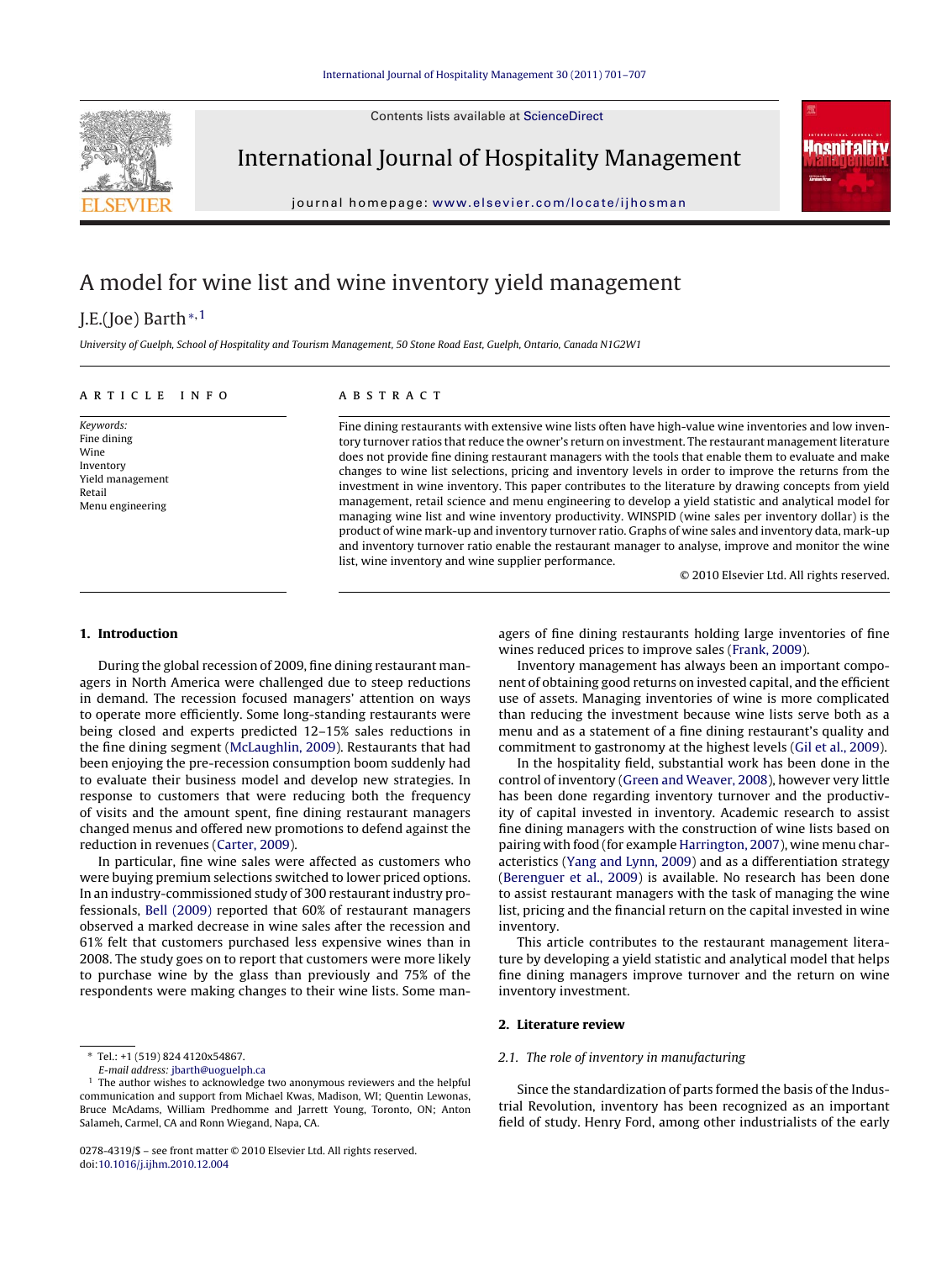<span id="page-1-0"></span>20th century recognized that stocks of parts and materials were the buffer to enable efficient production despite time delays between demand, production and supply. Investment in inventory was as important to efficient mass production as the investment in plant and equipment.

Managers recognized that there was a trade-off between the holding cost of inventory, order costs, lead times and demand. The EOQ Model ([Harris, 1913\)](#page-6-0) became the basis for more sophisticated inventory optimization models that included stochastic demand, safety stock, variable lead times and other complications involved in the management of inventory ([Wilson, 1934\).](#page-6-0) More recently, the importance of inventory holding costs in the manufacturing process was highlighted by Toyota in the 1980s with the adoption of just-in-time production techniques whose goal was to minimise inventory throughout the entire supply chain. Inventory is central to the field of logistics, supply chain management and planning system architectures such as MRP (Materials Resource Planning) and MRPII (Manufacturing Resource Planning).

#### 2.2. The role of inventory in services

While the study of inventory has its roots in manufacturing industries, it also has great impact in service industries. Pure services, such as airlines and car rentals define their capacity in terms of units of "perishable" inventory (for example rooms that are not rented are equivalent to tangible inventory items whose utility has expired), and much of the study of yield management deals with the joint optimization of perishable inventory utilization and pricing ([Weatherford and Bodily, 1992; Chiang et al., 2007\).](#page-6-0)

The retail industry does not manufacture products but its capacity to supply demand is based on stock-in-trade. Managing stock-in-trade involves the efficient conversion of inventory into gross margins while providing both a sufficient number of items for selection and a sufficient quantity to meet variable customer demand [\(Sellers-Rubio and Más-Ruiz, 2009\).](#page-6-0)

Other service industries such as restaurants have a mixed manufacturing and service function. Restaurants prepare meals from basic ingredients and serve them to customers. In the restaurant business, inventory is both units of capacity (seat hours, [Kimes,](#page-6-0) [1999\)](#page-6-0) and stocks of basic ingredients, partially prepared items and finished menu items ready for service. Among the items in inventory, wines are purchased ready to use, often in the same container in which it will be sold.

#### 2.3. The importance of wine in restaurants

Wine plays a fundamental role in the enjoyment of the restaurant dining experience ([Yuksel and Yuksel, 2002\),](#page-6-0) consequently many types of restaurants offer wine selections to their customers. Wine lists have been identified as a factor that differentiates restaurants. [Berenguer et al. \(2009\)](#page-6-0) found that the length of the wine list differentiated top-quality fine dining establishments from those focussed simply on providing excellent food. The style of the wine menu was also a significant factor in the categorization. In many instances, owners of restaurants express their own passion for wine by having wine lists that go well beyond what their customers require. National and regional awards recognize restaurants with exemplary wine menus, judged both on style and on selection.

Wine is an important component of restaurant sales. It has been reported that 31.5% of the average check in Valencia, Spain restaurants consists of wine sales [\(Gil et al., 2009\).](#page-6-0) An informal poll of restaurant managers in the USA and Canada by the author revealed a range of wine sales percentages that are related to the type of restaurant and whether the property was open for lunch. Fine dining achieved wine sales of 29% (no lunch), and 22% for properties

that were open for lunch and dinner. Casual fine dining (lunch and dinner) had wine sales of 18–20% of the total.

Restaurant operators promote wine sales to enhance their customer's enjoyment of the meal and to increase sales. [Wansink et al.](#page-6-0) [\(2006\)](#page-6-0) reported that wine sales can be increased substantially by suggesting wine with a meal (12%), assisting with wine and food pairings (7.6%) and offering tasting assortments (48%). It has been found that the number of repetitions of wait staff wine training programs is correlated to the amount of wine sold [\(Gultek et al., 2006\).](#page-6-0) The sommelier increases wine sales using knowledge in combination with adaptive and persuasive selling techniques ([Manske and](#page-6-0) [Cordua, 2005\).](#page-6-0) Some restaurants offer smaller bottles (splits), wines by the carafe and glass to patrons who wish to consume less than a standard (750 ml) bottle of wine. Smaller sizes of wine offerings provide options to customers who prefer more than one kind of wine with the meal. Some restaurants offer large format bottles such as magnums for patrons who wish to mark the importance of a special event or occasion.

Wine sales make a substantial contribution to profit due to menu price mark-up and several cost efficiencies. Restaurant managers use a variety of schemes and criteria to price their wine lists. Perhaps the most common method is to set the price equal to two or three times the cost [\(Chung, 2008\).](#page-6-0) Restaurateurs call this a markup ratio, which is not the same as the retail definition of mark-up.

Some restaurant wine menus use a so-called "progressive" mark-up: higher mark-up ratios are applied to lower priced wines, and lower mark-ups used as the cost of the wine goes up ([Chung,](#page-6-0) [2008\).](#page-6-0) Higher mark-ups can be achieved by selling wine by the glass. A recent phenomenon is "bring your own" restaurants that charge a fixed "corkage" or "set-up" (typically \$25) for customers who bring their own bottle [\(Elan, 2009\).](#page-6-0) Other factors that are significant in the pricing of wines include the country of origin, age of the wine and wine rating scores [\(Arias-Bolzmann et al., 2003\).](#page-6-0)

Restaurant operators are cognizant that wine consumers are concerned over the large differences between the prices charged in restaurants and the retail cost. A few, value-conscious operators choose a standard margin added to the price of a bottle [\(Wiegand, 1998\),](#page-6-0) effectively the same price structure as "bring your own". To avoid direct customer price comparisons, some restaurateurs choose wines or vintages that are not ordinarily available for purchase, simultaneously presenting an exclusive selection to discriminating guests.

The sale of wine in restaurants has notable cost efficiencies over the sale of food menu items. Wine in restaurants has similarities to retail sales. Unlike food, which requires preparation in specialized facilities by skilled chefs, wine is ready to use and only needs to be drawn from the storage area. The direct cost of wine service is small in comparison to the cost to serve food items, which involve multiple trips to serve courses, fetch condiments and clear dishes over the course of a meal. Fine dining restaurants employ far more waiters and cooks than sommeliers.

Wine in sealed, unopened containers is a stable product with a shelf life that exceeds most other food products. A few, high quality wine selections improve with age and increase in value. They can sometimes be bought as futures (such as Bordeaux), providing savings. However the majority of wines are ready to drink when purchased. In the longer term, some wines can deteriorate (particularly white wines), and be refused by the customer due to perceived taints or faults. Faults may be due to poor storage conditions; however some wines are already faulted when purchased by the restaurant. [Laube \(2007\)](#page-6-0) reports estimates of cork-tainted wines range from 1.2 to 15%, suggesting that customer refusal of wine served in restaurants may be a significant cost factor. Wine suppliers may replace recently acquired product that is faulted, however returned wines that have been in storage for a longer period are likely to be a loss to the restaurant.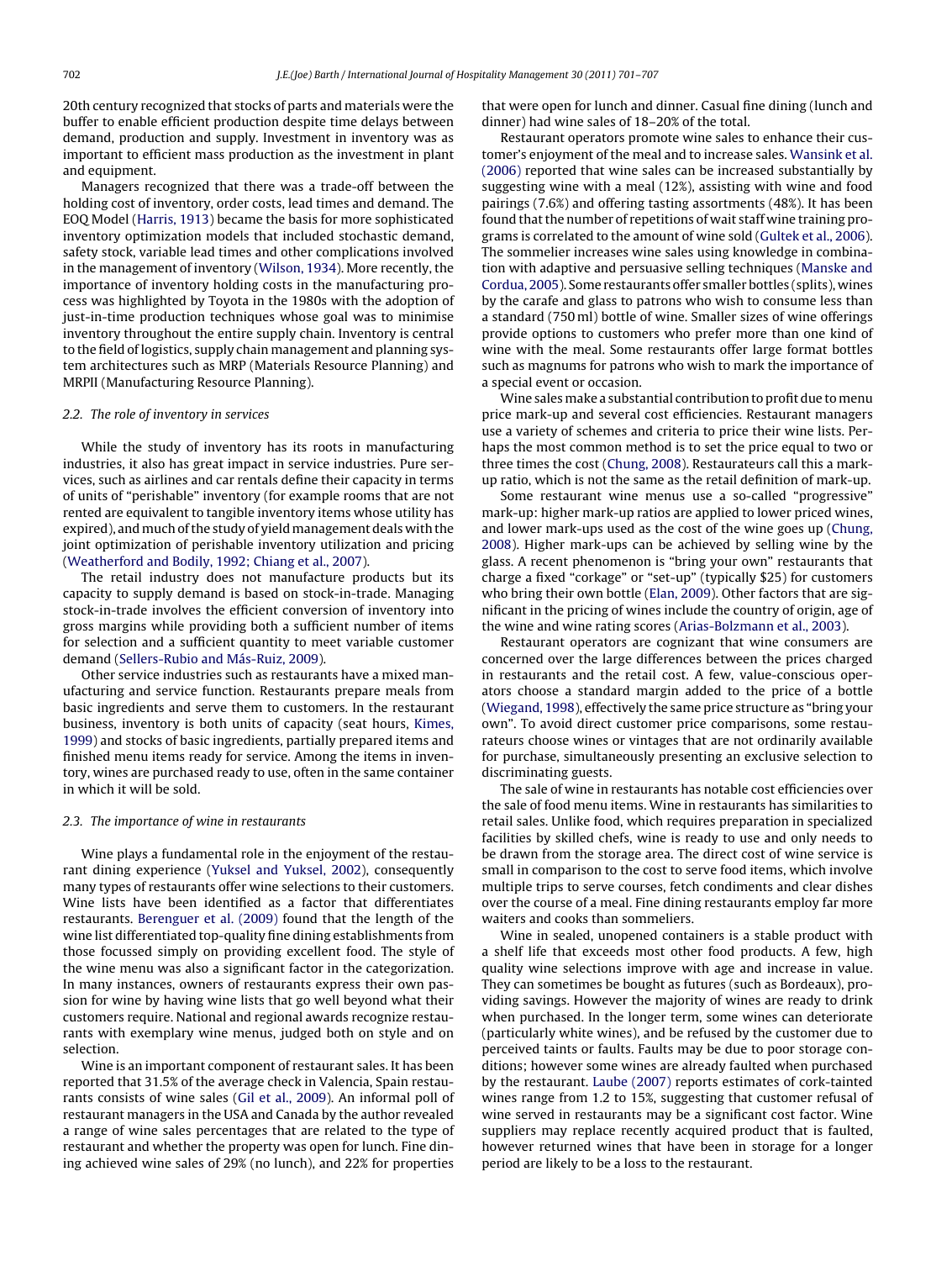<span id="page-2-0"></span>Some customers may also refuse perfectly sound wines. These returns are a financial loss to the restaurant, sometimes sold off as house wine by the glass, consumed by staff or owners, or relegated for use in cooking [\(Wiegand, 1994\).](#page-6-0) Despite these problems, the contribution margin of wine sales is much higher than that of preparing and serving food items.

#### 2.4. Inventory turnover ratio

Inventory turnover is an important component of on-site restaurant management. Minimising the stock held in inventory reduces losses through theft and spoilage [\(Reynolds, 1999\).](#page-6-0) Many managers are highly focussed on income statement line items such as sales, costs and profit, but may ignore balance sheet items like inventory. Measures of financial profitability (ROA, ROI) can be increased by improving net income; however these measures can also be increased by reductions in asset investments such as the value of inventory. Wine inventories are a substantial investment in many fine dining restaurants and managers must consider their wine inventory turnover with care in order to maximise the financial performance of the enterprise.

[Reynolds \(1999\)](#page-6-0) reports that inventory turnover ratio (ITO), defined as the cost of goods sold divided by the average inventory for the period, for on-site foodservice is in the range of 1–5 "turns" per month (12–60 turns per year). The highest turnover ratios are reported in the healthcare and school cafeteria segments. Institutional foodservice operations have cyclical menus that minimise waste, enjoy more predictable demand and can negotiate more frequent deliveries in comparison to fine dining restaurants. All these factors allow on-site foodservice managers to achieve higher inventory turnover than fine dining establishments.

## 2.5. Wine cellar inventory turnover

Wine inventories are expensive, and turnover can be slow. The Pareto principle popularized by Juran ([Phillips-Donaldson, 2004\)](#page-6-0) suggests that 80% of the sales come from 20% of the items offered. A study by [Coad \(2009\)](#page-6-0) which analysed the cross-sectional consumption behaviour on a sample of 486 wines concluded the resulting distributions are variants of the Pareto distribution. This suggests that extensive wine lists involve a high proportion of items that do not sell in significant quantities. The fine dining restaurant managers polled by the author confirm that this is true in their restaurants.

In addition to extensive wine lists, fine dining restaurants have unpredictable customer demand and irregular replenishment options in the case of many fine wines. Such wines have limited availability over time and must often be purchased by the case, resulting in large amounts of product on hand.

A heuristic guideline used by managers in some casual fine dining restaurants is "wine inventory should be equal to one month's wine sales". Using a mark-up ratio of two times the cost of the wine, this corresponds to a turnover ratio of 0.5 times per month (6 times per year); much lower than the turnover of food inventory items. Informal contacts with fine dining restaurant managers with award-winning wine lists report some wine list inventories valued at more than 1 year of wine sales.

## **3. The manager's problem**

Provided that the wine list is a true representation of the inventory (all wines listed are available for sale), the restaurant manager's problem is a trade-off between a grand offering of wines which signal quality and prestige against the investment in inventory, replenishment options and the margins earned. Wine inventory can be decreased by eliminating items that do not sell

#### **Table 1**

Comparison of selected yield statistic expansions.

|                | Statistic = Price efficiency $\times$ Volume efficiency                                                                                                                          |
|----------------|----------------------------------------------------------------------------------------------------------------------------------------------------------------------------------|
| <b>ROI</b>     | $\frac{\text{Net income}}{\text{Invested capital}} = \frac{\text{Net income}}{\text{Sales revenue}} \times \frac{\text{Sales revenue}}{\text{Invested capital}}$                 |
| <b>REVPAR</b>  | $\frac{\text{Revennes}}{\# \text{of rooms available}} = \frac{\text{Room revenue}}{\# \text{of rooms sold}} \times \frac{\# \text{of rooms sold}}{\# \text{of rooms available}}$ |
| <b>REVPASH</b> | $\frac{\text{Revenue}}{\text{Seat-hours available}} = \frac{\text{Revenue}}{\text{Seat hours used}} \times \frac{\text{Seat hours used}}{\text{Seat hours available}}$           |
| GMROI          | $\frac{Gross margin}{Average Inventory} = \frac{Gross margin}{Sales} \times \frac{Gross period}{Average Inventory}$<br>Sales<br>Average inventory                                |

Note: REVPASH was developed by [Kimes \(1999\); R](#page-6-0)OI is attributed to Pierre Dupont, [Guerard and Schwartz \(2007\).](#page-6-0)

well, however this has the simultaneous effect of reducing the wine menu and making the restaurant less attractive to discriminating customers. Reduced wine inventories sometimes require frequent replenishment in order to meet operational requirements, however many high quality wines are not readily available from suppliers in small quantities. Reducing margins by re-pricing some wines may improve turnover with a corresponding reduction in contribution margin. To this end, managers need a way to manage their wine inventories, and optimize the productivity of both capital and wine sales. Wine inventory turnover and the financial management of wine lists have not been studied previously.

#### **4. Benchmarking with yield management**

Yield management is a broad term describing various methods for managing capacity profitably. It has gained widespread acceptance in travel industries (airlines, car rentals, cruise lines and hotels) and there is substantial evidence that it is effective in improving revenues. Yield management methods are most commonly applied to situations where capacity is fixed, variable costs are low, demand is variable and sales can be made in advance [\(Kimes, 1989\).](#page-6-0)

Given a downward sloping demand curve (more people will buy if the price is reduced) a trade-off develops between the desire to obtain the highest average price and sell all available units of capacity (rooms, seats, tee-offs, etc.). The manager's problem is to know which combination of prices and volume for the same product will optimize revenue. A yield statistic (for example REVPAR) is constructed to capture the joint effect of price efficiency (average price) and volume efficiency (capacity utilization). Hotel managers know they are making better price and volume decisions when REVPAR increases, and vice versa. Similarly, other yield statistics are constructed with a measure of price efficiency multiplied by a measure of utilization (Table 1).

The yield obtained from an investment in wine inventory has a conceptual similarity. Margins on wines are sufficiently large to permit discounting. Lower prices encourage guests to buy better quality wines, or come more often. Unlike hotels and aircraft with fixed capacity, inventory is variable. Inventories can be increased by purchasing more than is used, or reduced by purchasing less. If an item held in inventory can be replenished more frequently (for example, daily instead of weekly) the amount of that item kept in stock can be decreased substantially. This is not an option for some fine, rare wines that must be purchased for future delivery, but is possible for house wines and popular favourites available in good supply.

Pricing for restaurants is a longer term decision than the quick pricing response to demand predictions and quantity available for sale in the case of hotel rooms and airline seats. However, given that mark-ups do vary among wine list items, the restaurant manager can benefit from a yield statistic that captures the simultaneous effects of price and volume efficiency.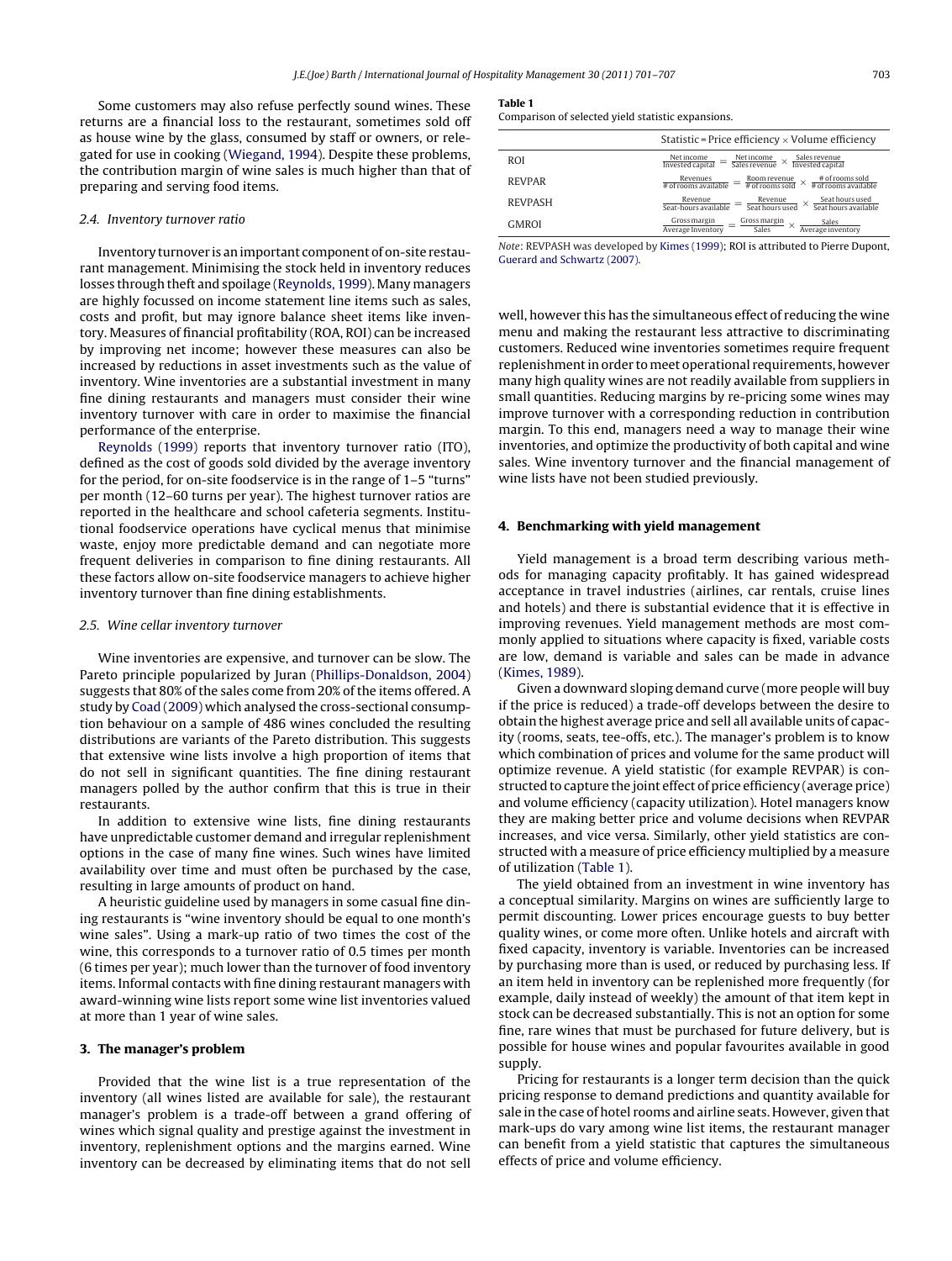#### 4.1. Benchmarking with retail management

As mentioned in Section [2.3, w](#page-1-0)ine sales in restaurants share several similarities with retail. Retail managers spend a great deal of time managing sales volume, gross margins and stock turnover. A good example is furniture retail. Customers are attracted by a wide selection of different items with a range of prices. The inventory is not perishable, but is a major investment. The store becomes less attractive to customers as inventory declines. Margins are substantial, and discounting stimulates the sale of slow moving items, albeit at the expense of margin earned. Ultimately, every item is sold.

It is common for furniture store managers to walk through the store and discount items that have not been sold within a period of time after they were acquired. These managers are increasing stock turnover (defined as sales divided by average inventory) at the expense of reduced gross margin ratio (defined as gross margin divided by sales). Using the retail definition of gross margin makes sense for retailers, because every dollar discounted reduces the margin on the sale of that item by the same amount. Discounting may have the secondary effect of increasing sales, because shoppers who save money on a discounted item may be motivated to buy an additional item, or a more expensive item.

In order to jointly optimize gross margins and stock turnover, retail managers use a statistic called GMROI (gross margin return on inventory). GMROI is similar in construction to other yield statistics: the product of a measure of price efficiency (margin on sale) and a measure of volume efficiency (inventory turnover). If the retail manager's pricing and product line decisions are more effective, GMROI will increase. If these decisions are less effective, GMROI will decrease. The value of the statistic is easily calculated by busy managers: divide the gross margin by the average value of inventory.

# **5. WINSPID: a statistic for managing wine lists**

Restaurant managers can use the GMROI statistic using gross margin as the numerator (sales less cost of goods sold) and average inventory value as the denominator. However, unlike the furniture retailmanager who goes through a cycle of price setting followed by discounting, the restaurant manager tends to set prices, and optimize sales by promotional activity. Thus, a statistic with wine sales in the numerator is better suited to the restaurant manager. Furthermore, inventory turnover in the restaurant industry is defined as the cost of goods sold divided by average inventory. Given these

#### **Table 3**

Hypothetical wine list data.

**Table 2**

The WINSPID statistic expansion.

|                |                                   | Price efficiency $\times$ Volume efficiency                                                                                                             |
|----------------|-----------------------------------|---------------------------------------------------------------------------------------------------------------------------------------------------------|
| <b>WINSPID</b> | Wine sales<br>Avg. wine inventory | $=\frac{Wine \, sales}{Cost of wine \, solid} \times \frac{Cost of wine \, sold}{Avg, wine inventory}$<br>$=$ Mark-up ratio $\times$ Inventory turnover |

differences, a new statistic that fits restaurant industry norms has been adapted from GMROI. The Wine Sales Per Inventory Dollar (WINSPID) statistic is provided in Table 2.

WINSPID uses the mark-up ratio definition in common use among restaurant managers (sales divided by cost of goods sold) as the price efficiency factor, and inventory turnover ratio (cost of goods sold divided by average inventory) as the volume efficiency factor (Table 2.) A WINSPID example consisting of hypothetical wine list data and calculations is provided in Table 3.

#### 5.1. WINSPID application

Three "levers" are available to manage a wine list and the return on wine inventory investment. Managers can (1) expand or reduce the size of the wine list, (2) increase or decrease the inventory, or (3) change the mark-up (prices). Making changes to one "lever" will affect one or more of the others. For example, changes to the wine list will eventually affect inventory value; changes to markup will affect sales, and thus inventory. WINSPID enables managers to evaluate the net effect of any combination of changes in this one statistic.

#### 5.2. Wine list inventory performance

Higher values of WINSPID indicate good financial performance from the investment in inventory. WINSPID can be used to analyse the performance of the entire wine list on a periodic basis. Wine Sales, Cost of Goods Sold and Average Inventory are measured in dollars, and the user may choose any convenient time period for gathering these figures. Changes to a wine list can take some time to take effect, particularly in the case of items with low inventory turnover. Choosing a short time period (a week) exposes the user to fluctuations in values that may not be representative of the normal business situation. A longer period, such as a month or more, has a smoothing effect on the highs and lows that provide a better indication of wine list performance. The overall performance of the wines in Table 2 is WINSPID = \$0.93, slightly below the "rule of thumb" target of \$1.00.

| Wine name | Inventory value |            |                      | Sales and costs |                    | Ratio computation       |                      |                            |
|-----------|-----------------|------------|----------------------|-----------------|--------------------|-------------------------|----------------------|----------------------------|
|           | This month      | Last month | Average <sup>a</sup> | <b>Sales</b>    | Cost of goods sold | <b>ITO</b> <sup>b</sup> | Mark-up <sup>c</sup> | <b>WINSPID<sup>d</sup></b> |
| A         | \$300           | \$700      | \$500                | \$500           | \$300              | 0.60                    | 1.67                 | \$1.00                     |
| B         | \$500           | \$700      | \$600                | \$600           | \$400              | 0.67                    | 1.50                 | \$1.00                     |
|           | \$700           | \$700      | \$700                | \$700           | \$400              | 0.57                    | 1.75                 | \$1.00                     |
| D         | \$.000          | \$600      | \$800                | \$800           | \$200              | 0.25                    | 4.00                 | \$1.00                     |
| E         | \$100           | \$100      | \$100                | \$100           | \$40               | 0.40                    | 2.50                 | \$1.00                     |
|           | \$600           | \$1,200    | \$900                | \$900           | \$250              | 0.28                    | 3.60                 | \$1.00                     |
| G         | \$200           | \$100      | \$150                | \$150           | \$100              | 0.67                    | 1.50                 | \$1.00                     |
| Ch. XX    | \$1.000         | \$400      | \$700                | \$600           | \$300              | 0.43                    | 2.00                 | \$0.86                     |
| Ch. ZX    | \$864           | \$768      | \$816                | \$288           | \$96               | 0.12                    | 3.00                 | \$0.35                     |
| Ch. ZY    | \$800           | \$800      | \$800                | \$50            | \$25               | 0.03                    | 2.00                 | \$0.06                     |
| Ch. ZZ    | \$500           | \$500      | \$500                | \$1,400         | \$350              | 0.70                    | 4.00                 | \$2.80                     |
| Total     | \$6,564         | \$6,568    | \$6,566              | \$6,088         | \$2,461            | 0.37                    | 2.47                 | \$0.93                     |

<sup>a</sup> Average = (this month + last month)  $\div$  2. A more accurate value of inventory may be calculated using an *n*-period moving average, where *n* = the number of days in the period.

b ITO = inventory turnover = cost of goods sold  $\div$  average inventory.<br>
c Mark-up = sales  $\div$  cost of goods sold.<br>
d WINSPID = sales  $\div$  average inventory = mark-up × ITO.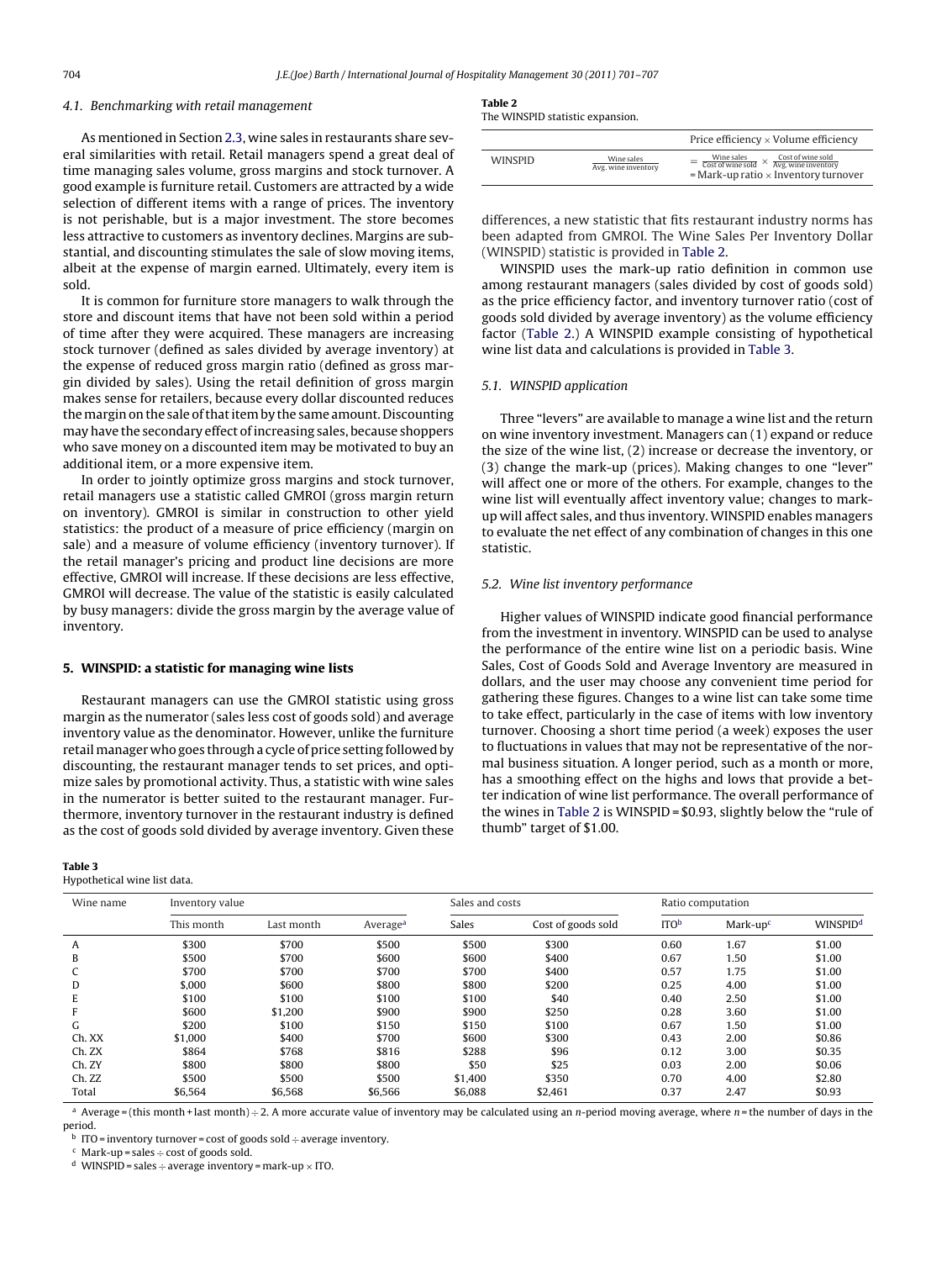

**Fig. 1.** Monthly wine selection sales by inventory value.

#### 5.3. Individual wine item performance

Managers can improve the WINSPID value for a particular wine by finding ways to reduce inventory or by changing the mark-up. Price changes can either increase or reduce WINSPID depending on changes in volume. For example, offering a selection by the glass can improve both mark-up and sales volume.

[Table 1sh](#page-2-0)ows that Ch. ZZ is the top performer (WINSPID = \$2.80), wines A, B, C, D, E, F and G are "on target", while Ch. ZX and ZY are poor performers (WINSPID = 0.35 and 0.06 respectively). A closer look at Ch. ZX shows that while mark-up and sales are good (3.0 and \$288 respectively), the level of inventory is excessive (ITO = 0.12). Assuming no change in sales, a reduction in inventory to \$250 would result in WINSPID equal to \$1.15 for this product.

Examination of Ch. ZY shows that sales are low (\$50) and markup (2.0) is below the average (2.47). Despite relatively low mark-up, customers do not find this wine appealing. Consequently, this wine should be eliminated from the list unless sales can be increased substantially through promotion.

#### 5.4. Graphical wine list analysis

Fine dining restaurant wine lists can include hundreds of wines. Plotting wine sales against inventory value for each wine on the wine list provides a visual representation of the relationship between sales and inventory for each item (Fig. 1). By drawing a line with the slope equal to the target WINSPID (in Fig. 1, we choose a WINSPID equal to 1.0) we can immediately identify wines that warrant attention. For example, the inventory of Ch. ZX and Ch. ZY is in excess of the target amount. If sales can be increased to approximately \$800 per month, the inventory can be justified. Otherwise, these wines should not be reordered until inventory falls to the \$200 level.

The chart also reveals that Ch. ZZ has very high turnover, and we must ensure that we do not (and did not) run out of this item.

#### 5.5. Gross profit analysis and evaluation of promotions

WINSPID can be used to calculate gross profit earned according to the following formula:

$$
Gross margin earned = \frac{[WINSPID_{period} \times Inventory_{period} \times (Mark-up - 1)]}{Mark-up}
$$

For example:

If WINSPID<sub>Dec.</sub> = 1.00; Inventory<sub>Dec.</sub> = \$10, 000; Mark-up<sub>Dec.</sub> = 2.5;

Then, \$Gross margin<sub>Dec.</sub> = 
$$
\frac{[1.00 \times $10,000 \times (2.5-1)]}{2.5}
$$

$$
= $6,667
$$

The calculation of gross margin earned can be used to evaluate sales promotions. For example, suppose a 20% discount is offered on all wine purchases in the month of January. At the end of January, inventory was unchanged, but turnover was found to be 0.7. Was the promotion successful?

| Average mark-up after discount $= 2.5 \times (100\% - 20\%) = 2.00$ . |                                         |
|-----------------------------------------------------------------------|-----------------------------------------|
| WINSPID <sub>Ian.</sub>                                               | $=$ Mark-up $\times$ inventory turnover |
|                                                                       | $= 2.0 \times 0.7$                      |
|                                                                       | $= $1.4$                                |
| \$Gross margin earned                                                 | $$1.40 \times $10,000 \times (2.0 - 1)$ |
|                                                                       | 2.0                                     |
|                                                                       | $=$ \$7000                              |

The reader may conclude that the promotion was successful in increasing sales, gross margin and the return on wine inventory investment. This example also illustrates that WINSPID is higher when managerial actions are beneficial.

#### 5.6. WINSPID and seasonality

Two factors influence seasonal variation in restaurant sales: business cycle changes (volume) and seasonal cycle (product preference) changes ([Carpenter and Levy, 1998\).](#page-6-0) Changes in customer counts during different time periods result in corresponding changes in the volume of business. Managers typically adjust the amounts of their inventory holdings to a level that is appropriate for the projected sales volume (chase strategy). Managers may also use "level" strategies such as increased promotion to improve volume during shoulder or slow seasons making changes in inventory quantities smaller, or unnecessary. While these strategies are useful for dealing with volume changes, they are not effective in addressing the second kind of seasonality experienced by restaurant managers.

Seasonal variation is the cyclical change in customer preferences (such as white wines in summer, sparkling wines at Christmas). Seasonal variations in sales mix require restaurant managers to adjust the composition of the inventory.

WINSPID provides managers a way to ensure that inventory levels are appropriate for both seasonal volume and sales mix variations. The overall target value of WINSPID will not change if the inventory is appropriate to demand. By forecasting changes in sales volume and seasonal customer preferences, managers can use the WINSPID statistic to calculate the target inventory level for individual, category, or overall inventory levels. For example, if the WINSPID target is \$2, then a \$10,000 reduction in wine sales volume would require a  $10,000 \div 2 = $5000$  reduction in inventory value in order to remain on target. Similarly, forecasting a \$4000 increase in white wine sales justifies an increase in inventory of \$2000.

#### 5.7. Supplier selection and evaluation

Wine agents offer fine dining restaurants an array of wines they represent. A way to evaluate the performance of a wine merchant's selections on the wine list is to calculate WINSPID for those selections and compare this to the performance of the other wines on the menu. Higher WINSPID for the group indicates that these selections perform better than the others on the list. Wine merchants can help improve WINSPID by supporting smaller orders more frequently, or by providing discounts which reduce inventory value.

#### 5.8. Wine list engineering

The WINSPID decomposition into margin and inventory turnover ([Table 1\)](#page-2-0) is similar to the gross margin and popularity constructs used in menu engineering [\(Kasavana and Smith, 1982\).](#page-6-0)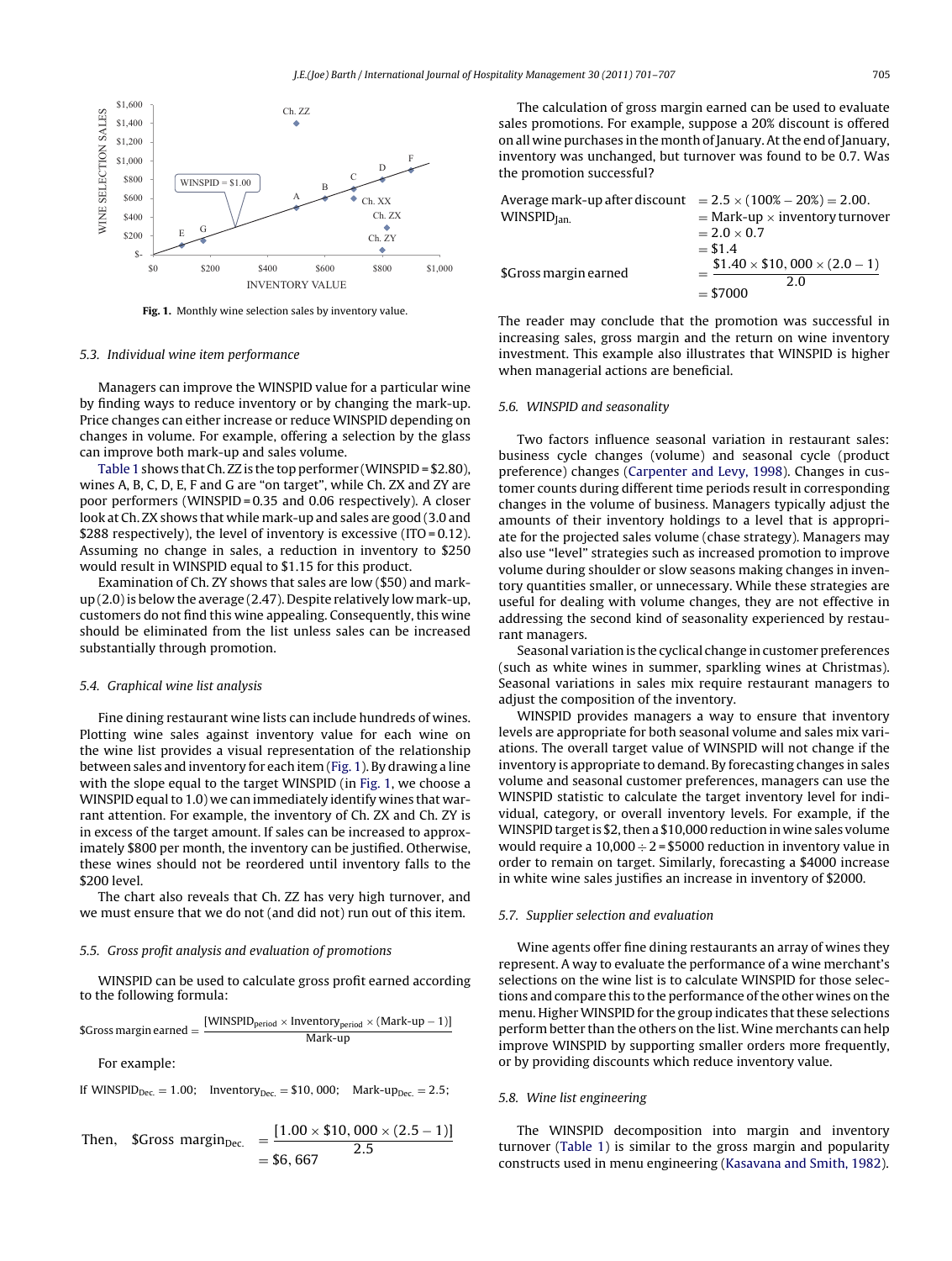

**Fig. 2.** Wine menu engineering.

By plotting mark-up and inventory turnover ratios for each item on the wine list, and labelling the points by name and sales volume, we can generate the matrix shown in Fig. 2.

#### 5.8.1. Change opportunities

Wines that have both low turnover ratios and low mark-ups need immediate attention.WINSPID for these wines is substantially below the target. Managers have two options prior to eliminating these wines from their wine list. The first option is to increase the inventory turnover ratio by reducing the stock on hand. This shifts the wine selection to the right side of the chart (House Favourites). If this is not possible, the alternative is to re-price these wines to increase the margin, and/or promote the product to increase sales. If none of these options are effective, the wine should be removed from the list.

Restaurant operators may reduce excess wine inventory by organizing a wine tasting event, where several selections from this group are sold as a package with food accompaniments, or as a tasting assortment.

#### 5.8.2. House favourites

Wines that have high turnover ratios and low mark-ups are customer favourites (House Favourites). WINSPID for these wines tends to be close to theWINSPID target. These wines have an attractive price point and present excellent value. Managers need to find ways to increase the margins on these wines without reducing volume. Possibilities are selling wines by the glass or carafe. Raising prices (mark-ups) cautiously is also a possibility for this category. High turnover ratios suggest that inventories are well managed, although care must be taken to avoid stock outs.

#### 5.8.3. Star performers

Wines that have both high mark-ups and high inventory turnover ratios provide an excellent return on the investment in inventory through both margins and turnover. WINSPID values are substantially above the target value. Revenues from these selections must be protected by ensuring there are no stock outs.

# 5.8.4. Special categories

Wines with high mark-ups and low turnover ratios (Special Categories) tend to be good niche performers. WINSPID for these selections are near or slightly below target. They will often be wines from within a specific region (for example, Burgundy) or types of wines that are purchased for special occasions (sparkling wines). They may also be wine selections that are traditional accompaniments to one or two food dishes on the menu. These wines should be promoted by the staff at every opportunity in order to increase volume, and inventories should be reduced to improve WINSPID.

# **6. Limitations**

WINSPID has been developed from yield management and retail origins. In this paper we have used WINSPID as an analytical tool on its own, and also in a framework similar to menu engineering. The concepts have yet to be field tested. A single user may provide useful feedback regarding the utility of this analytical method; however a field test involving a number of users with a debriefing and presentation of results is an opportunity for future research. In the following section, several issues have been identified that would benefit from additional investigation.

# 6.1. Caveats when using WINSPID

The analyst must be wary of several issues when calculating the WINSPID statistic from its decomposition products of margin and turnover. It is important to use actual dollar sales, cost of goods sold and average inventory values. WINSPID values calculated from mark-up based price and item cost data misrepresent the true value of mark-up based on sales performance. Suppose a bottle of wine has a price of \$300, and an item cost of \$150, the margin ratio equals 2 (\$300 divided by 150). The value of the WINSPID statistic will be biased upwards if no sale of the \$300 wine took place, and consequently not reflect true wine sales per inventory dollar.

A second issue arises when calculating margin and inventory turnover ratios for individual items. If the wine described previously did not sell at all (revenue =  $0$ ; cost of goods sold =  $0$ ), then we have division by zero, and the mark-up is undefined. Consequently, for individual items that did not sell during the period, mark-up is defined as zero.

Items which have not been sold over a longer period of time have zero inventory turnovers, and should be disposed of in the most economic manner possible. For example, if these wines are older, hard-to-find vintages, collectors and specialty wine dealers may purchase them. Alternatively, they may be provided to auction houses that specialize in these kinds of products. Lower value selections that are idle can be promoted in the restaurant by the glass, or by advertising price savings.

Another situation where division by zero can occur is when average inventory is equal to zero. If an item is not in stock during the entire period (inventory = 0; ITO is undefined), it must be withheld from the analysis.

#### 6.2. Common sense in use

While WINSPID provides the restaurant manager with a framework for analysis and action in optimizing the performance of the wine list, careful consideration of factors outside the model parameters will help avoid poor decisions. The trade-off between the attraction extensive wine lists have for discriminating customers must be balanced against the elimination of unproductive items from the list. Restaurant managers must find ways to minimise the size of the inventory without reducing the wine list's attractiveness to these customers. Inventory reduction without sacrificing the number of selections may be possible with the assistance of suppliers who will replenish wines in small quantities, perhaps in mixed case lots, and more frequently over time. Identifying very popular selections and finding ways to improve sales on these wines permit carrying other wines with lower turnover.